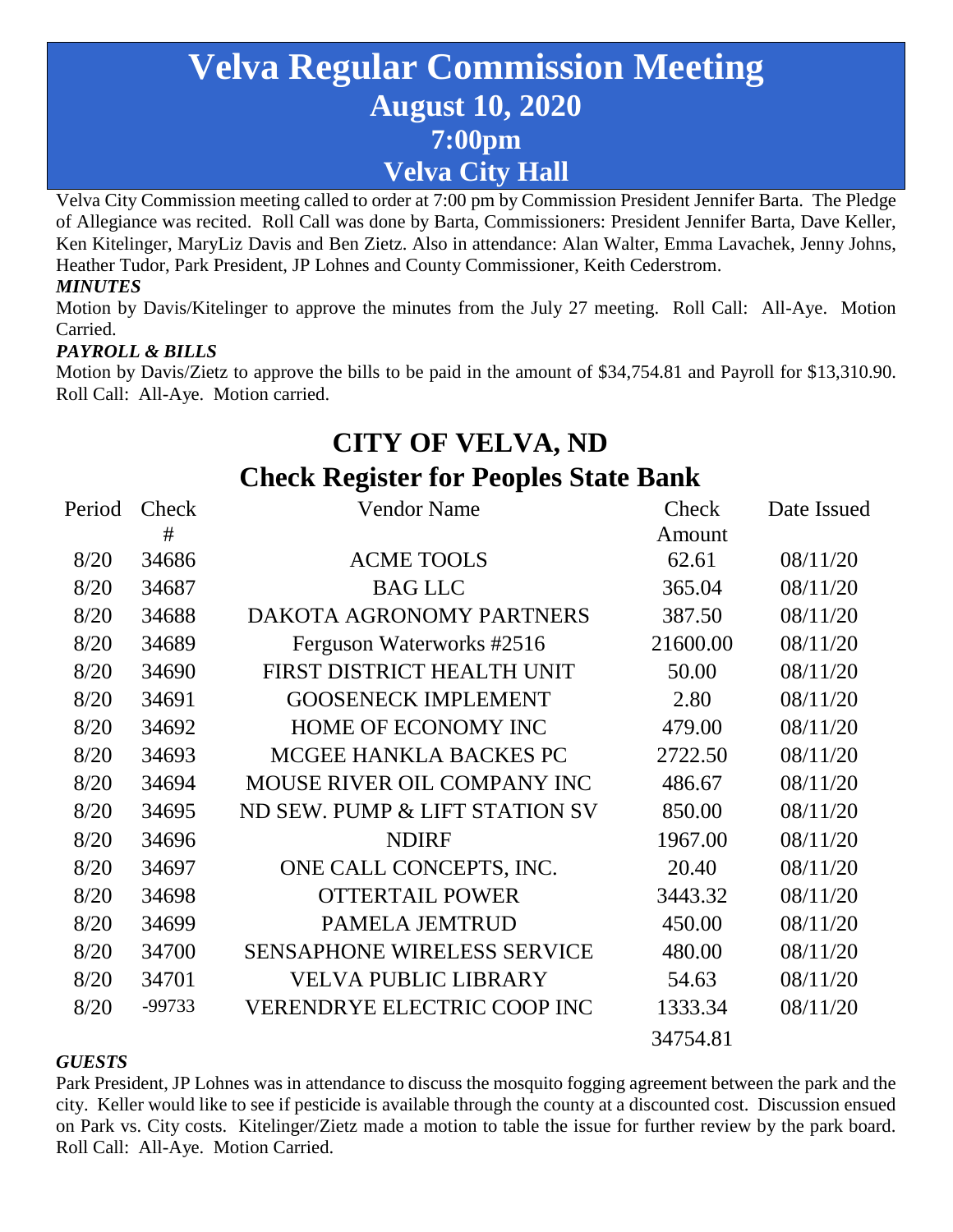#### *NEW BUSINESS*

No new business to discuss.

#### *OLD BUSINESS*

No old business to discuss.

#### **ENGINEER**

Walter discussed the meeting for the bridge on Highway 41. Since the public meeting has been cancelled twice, the SRJB will be sending out informational flyers to everyone in town and providing a video for residents on the bridge plans. The flyers will go out within the next 2-weeks. Walter stated that the final tree payment for the park project will be reimbursed at 60% of the cost of the final trees that were recently purchased from Lowes. Walter gave a deadline of September 30 for the remainder of the park bridge's railings to be completed along with the hanging of the plaques.

Lavachek submitted an application for funding up to \$300,000 from CDGA for infrastructure projects. Lavachek stated that Kevin, from Ackerman, was down today to do the environmental study on the Goldade lift station that was approved at the last meeting.

#### *REPORTS OF THE PRESIDENT/FINANCE COMMISSIONER*

Barta stated that there will be funds available yet for painting and updating city hall. Barta informed the Commissioners that there is correspondence in the packet from the city attorney regarding a letter received from city residents.

#### *REPORTS OF OFFICERS*

**Water Commissioner**: Zietz stated that the PW Department has begun installing the new water meters. North Dakota Rural Water Systems Association will be here to assist with additional installations August 18-20; city representatives will be needed during this time to volunteer. Johns encouraged residents to get signed up so we can relieve some stress off of the Public Works Employees. Zietz stated that the sewer jetting is done, sand was found in some of the lines south of the railroad tracks. Zietz stated that the trailer court lift station may need some attention. Zietz scheduled a demonstration from a company out of Fargo for a slope mower; the mower will not work for the levees in Velva. The recent quote given by Swanston equipment was discussed. The machine is a 2018 with 56 hours on it for approximately \$39,000. Johns is to schedule a demo for the commissioners and Public Works Department.

**Street Commissioner**: Keller asked how much the final paving bill was. This bill has not yet been received, but is estimated to come in \$20,000 under budget. Keller discussed the upcoming street dance and if it is a good idea. Keller stated that he was contacted by Dot's Pretzels regarding training and interviews at city hall. Johns gave mention of an incident that happened last week while Wyche was alone in the office. Keller stated that the Roughrider award should be pursued for Elizabeth Bodine and Eric Sevareid; the Chamber will look into this. Discussion ensued about the building at the corner of Prospect and Highway 41. Zietz will meet with Jemtrud to discuss the removal of the building.

**Cemetery Commissioner**: Kitelinger stated that there are still some flowers at the gravesites. Kitelinger will talk with the Public Works Department about mowing.

**Police Commissioner:** Davis stated that there were no representatives from the City of Velva at the County Commission meeting since they were not able to get on the agenda in time. Davis stated that 89.6% of the Velva residents would like to continue the police contract with the County. Davis/Kitelinger made a motion to approve the Contract Police Service Agreement for 2021 for the McHenry County Sheriff's Department. Discussion ensued. Keller would like to know why some cities are not charged and how the rate is established. Roll Call: Davis, Kitelinger, Zietz, Barta – Aye; Keller – Nay. Motion Carried.

#### *AUDITOR*

Zietz/Kitelinger made a motion to approve the 2<sup>nd</sup> reading of Municode chapters 8 and 26. Roll Call: Keller-aye; Kitelinger-aye; Davis-aye; Barta-aye; Zietz-aye. Motion Carried. Discussion on Municode chapters 18, 22, 24 and 30. Keller/Davis made a motion to approve the 1<sup>st</sup> reading of Municode chapters 18, 22, 24 and 30. Roll Call: Keller-aye; Kitelinger-aye; Davis-aye; Barta-aye; Zietz-aye. Motion Carried. Johns presented a recommendation from the city attorney regarding public events, COVID-19 and liability. Zietz/Davis made a motion, following the recommendation of the city attorney, that the city has no responsibility nor liability at any non-sanctioned city/public event. Roll Call: Keller, Davis, Barta, Zietz – aye; Kitelinger – nay. Motion Carried.